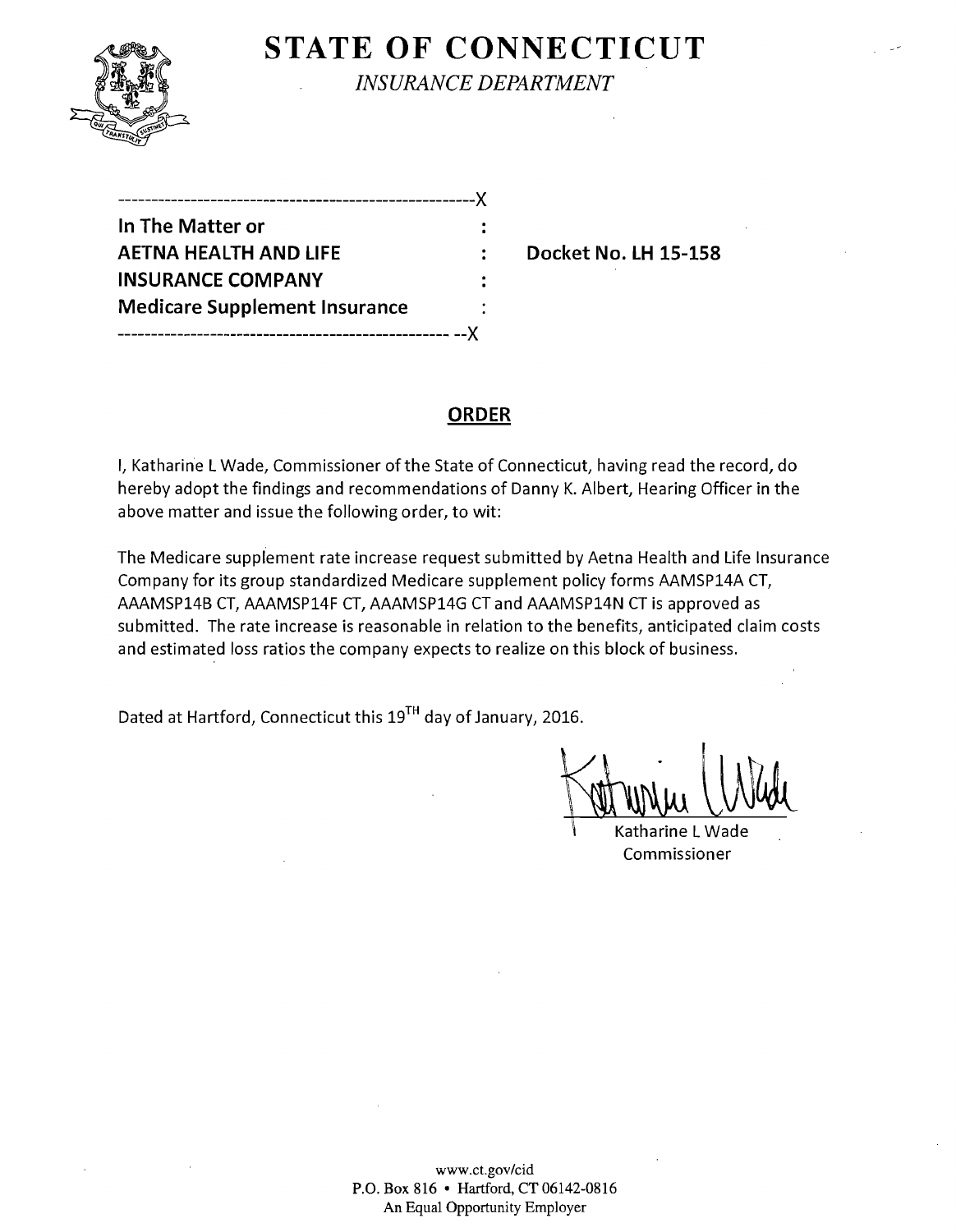

**STATE OF CONNECTICUT** *INSURANCE DEPARTMENT* 

| In The Matter or                     |  |
|--------------------------------------|--|
| AETNA HEALTH AND LIFE                |  |
| <b>INSURANCE COMPANY</b>             |  |
| <b>Medicare Supplement Insurance</b> |  |
|                                      |  |

**Docket No. LH 15-158** 

## **PROPOSED FINAL DECISION**

# **1. INTRODUCTION**

The Insurance Commissioner of the State of Connecticut is empowered to review rates charged for individual and group Medicare supplement policies sold to any resident of this State who is eligible for Medicare. The source for this regulatory authority is contained in Chapter 700c and Section 38a-495a of the Connecticut General Statutes.

After due notice, a hearing was held at the Insurance Department in Hartford on Tuesday, January 5, 2016 to consider whether or not the rate increase requested by Aetna Health and Life Insurance Company on its group standardized Medicare supplement business should be approved.

No members from the general public attended the hearing.

No Company representatives from Aetna Health and Life Insurance Company attended the hearing.

The hearing was conducted in accordance with the requirements of Section 38a-474, Connecticut General Statutes, the Uniform Administrative Procedures Act, Chapter 54 of Section 38a-8-1 et seq. of the Regulations of Connecticut State Agencies.

A Medicare supplement (or Medigap) policy is a private health insurance policy sold on an individual or group basis, which provides benefits that are additional to the benefits provided by Medicare. For many years Medicare supplement policies have been highly regulated under both state and federal law to protect the interests of persons eligible for Medicare who depend on these policies to provide additional coverage for the costs of health care.

Effective December 1, 2005, Connecticut amended its program of standardized Medicare supplement policies in accordance with Section 38a-496a of the Connecticut General Statutes,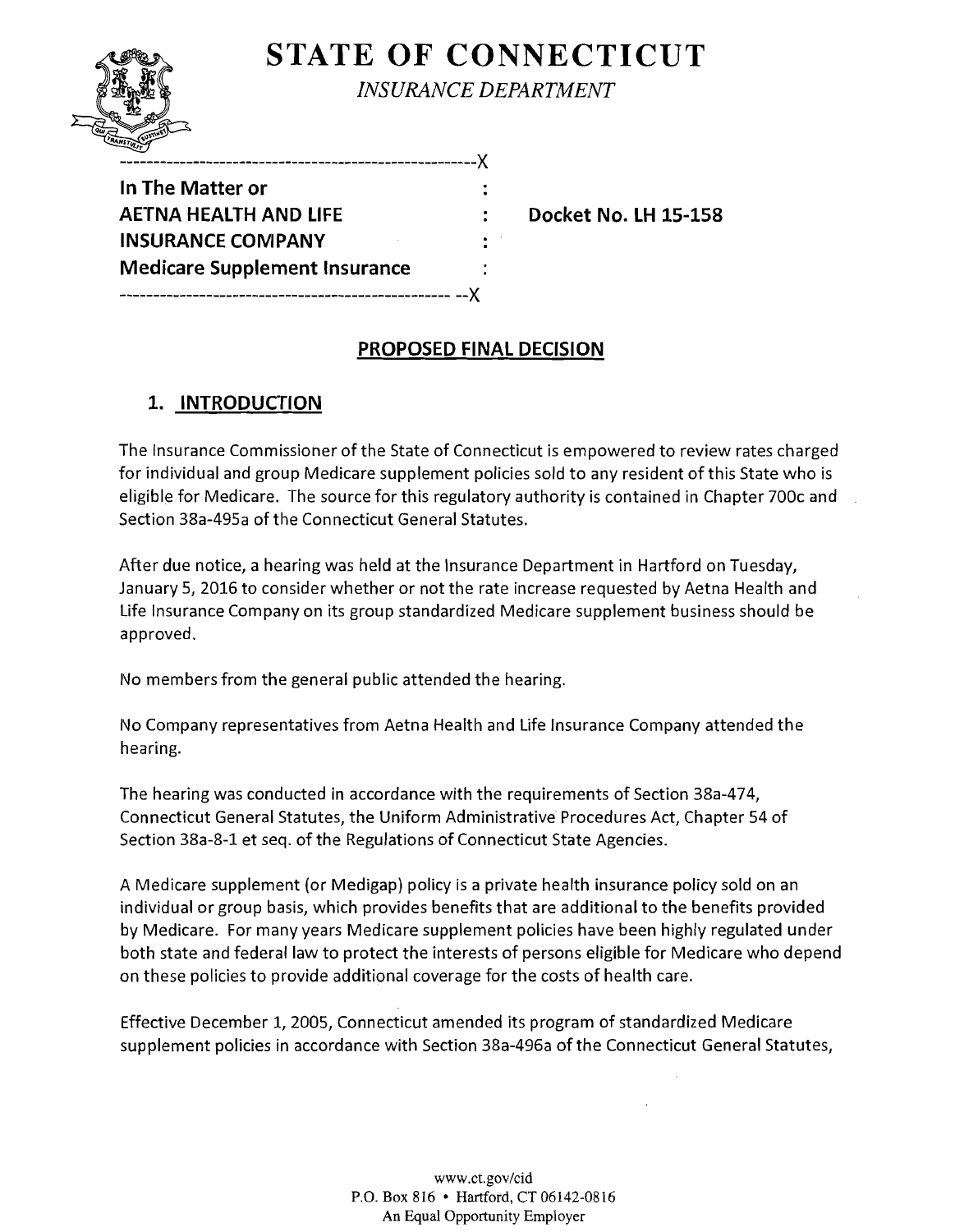and Sections 38a-495a-1 through 38a-495a-21 of the Regulations of Connecticut Agencies. This program, which conforms to federal requirements, provides that all "core" package of benefits known as Plan A. Insurers may also offer anyone or more of eleven other plans {Plans B through N}.

Effective January 1, 2006, in accordance with Section 38a-495c of the Connecticut General Statutes {as amended by Public Act 05-20} premiums for all Medicare supplement policies in the state must use community rating. Rates for Plans A through N must be computed without regard to age, gender, previous claims history or the medical condition of any person covered by a Medicare supplement policy or certificate.

The statute provides that coverage under Plans A through N may not be denied on the basis of age, gender, previous claims history or the medical condition of any covered person. Insurers may exclude benefits for losses incurred within six months from the effective date of coverage based on a pre-existing condition.

Effective October 1, 1998, carriers that offer Plan B or Plan C must make these plans as well as Plan A, available to all persons eligible for Medicare by reason of disability.

Insurers must also make the necessary arrangements to receive notice of all claims paid by Medicare for their insureds so that supplement benefits can be computed and paid without requiring insureds to file claim forms for such benefits. This process of direct notice and automatic claims payment is commonly referred to as "piggybacking" or "crossover".

Sections 38a-495 and 38a-522 ofthe Connecticut General Statutes, and Section 38a-495a-10 of the Regulations of Connecticut Agencies, state that individiaul and group Medicare supplement policies must have anticipated loss ratios of 65% and 75%, respectively. Under Sections 38a-495-7 and 38a-495a-10 of the Regulations of Connecticut Agencies, filings for rate increases must demonstrate that actual and expected losses in relation to premiums meet these standards, and anticipated loss ratios for the entire future period for which the requested premiums are calculated to provide coverage must be expected to equal or exceed the appropriate loss ratio standard.

Section 38a-473 ofthe Connecticut General Statutes provides that no insurer may incorporate in its rates for Medicare supplement policies factors for expenses that exceed 150% of the average expense ratio for that insurer's entire written premium for all lines of health insurance for the previous calendar year.

#### II. **FINDING OF FACT**

After reviewing the exhibits entered into the record of this proceeding, and utilizing the experience, technical competence and specialized knowledge of the Insurance Department, the undersigned makes the following findings of fact: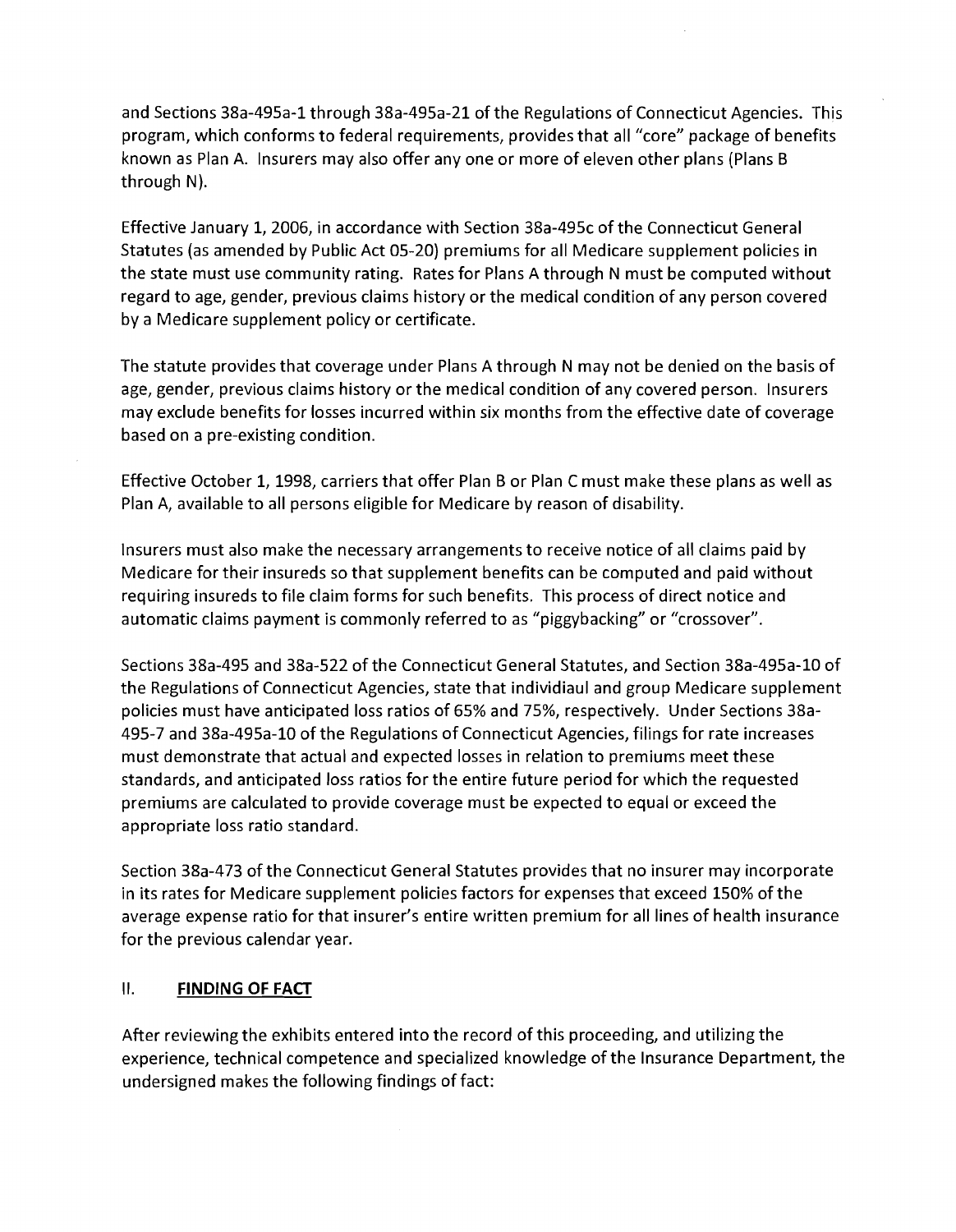1. Aetna Health and Life Insurance Company has requested the following rate increases for policy forms AAAMSP14A CT, AAAMSP14B CT, AAAMSP14F CT, AAAMSP14G CT and AAAMSP14N CT:

| Plan | Rate Increase |
|------|---------------|
| А    | 5.0%          |
| R    | 5.0%          |
| F    | 5.0%          |
| G    | 5.0%          |
| N    | 5.0%          |

- 2. These proposed rates are expected to satisfy the Connecticut regulatory loss ratio requirement of 75% for group policy forms.
- 3. The proposed rates effective date of the rate increase is  $5/1/2016$ .
- 4. Aetna certified that their expense factors are in compliance with Section 38a-473,  $C.G.S.$ .
- 5. The company is complying with subsection (e) of section 38a-495c, C.G.S., relative to the automatic claim-processing requirement (crossover/piggybacking).
- 6. There have been no previous rate increases on these forms in Connecticut.
- 7. As of 9/30/15 there are no in-force certificates in Connecticut. The following are inforce counts on a nationwide basis as of 6/30/15 by plan:

| Plan  | Nationwide |
|-------|------------|
| А     | 1          |
| B     | 0          |
| F     | 72         |
| G     | 7          |
| N     | 17         |
| Total | 97         |

 $\sim$ 

8. The 2014, 2015 (through September) and inception-to-date loss ratios on a nationwide basis are 181.1%, 85.3% and 86.3% respectively. Experience by Plan is not yet credible.

 $\label{eq:2.1} \mathcal{F}(\mathcal{F}) = \mathcal{F}(\mathcal{F}) = \mathcal{F}(\mathcal{F})$ 

9. These certificates are issued as part of a master group policy issued by Aetna Health and Life Insurance Company to the Trustees of American Automobile Association, an association group created by a trust agreement sitused in District of Columbia. American